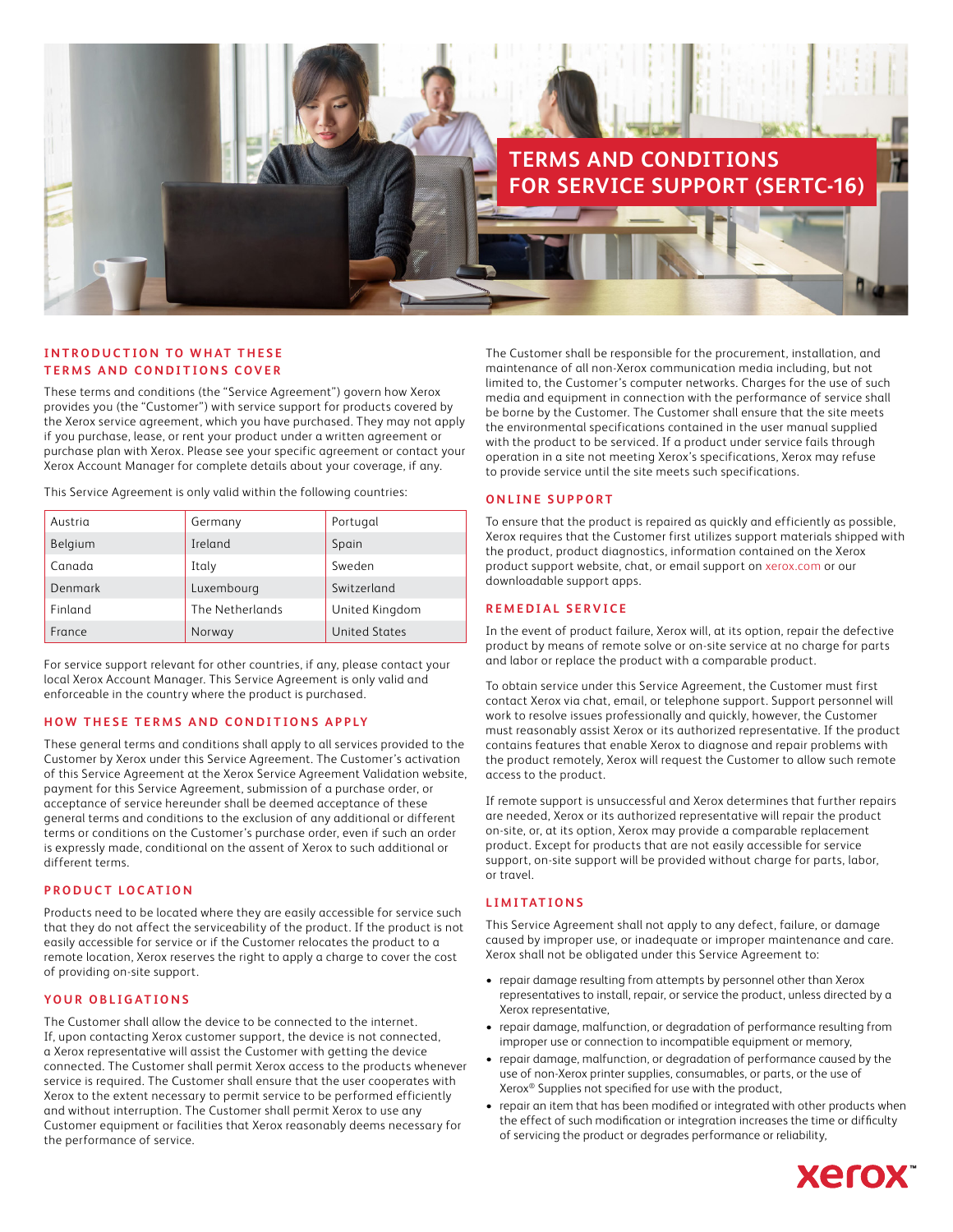# **TERMS AND CONDITIONS FOR SERVICE SUPPORT (SERTC-16)**

- perform maintenance, cleaning, or to repair damage, malfunction, or degradation of performance resulting from failure to perform maintenance and cleaning as prescribed in published product materials,
- repair damage, malfunction, or degradation of performance resulting from the use of the product in an environment not meeting the operating specifications set forth in the product's documentation,
- repair damage, malfunction, or degradation of performance resulting from failure to properly prepare and transport the product as prescribed in published product materials,
- repair damage, malfunction, or degradation of performance resulting from acts of God or nature, acts of terrorism, explosion, flood, fire, war, and riots,
- repair this product after it exceeds the print volume referenced in the warranty statement,
- replace items that have been refilled, used up, abused, misused, or tampered with in any way,
- install replacement items that are considered customer replaceable, or
- support software not supplied by Xerox, provide software or firmware updates or upgrades.

Any service identified in the preceding section and provided by Xerox at the Customer's request shall be invoiced to the Customer at then current Xerox rates for parts, labor, and travel.

## **ENHANCEMENTS OR UPGRADES**

Software or firmware enhancements or upgrades are not provided under this Service Agreement but may be purchased separately upon their release.

## **SOFTWARE AND FIRMWARE UPDATES**

Updates may be required to correct performance problems and will be provided under this Service Agreement where deemed applicable by Xerox. Additionally, Xerox will only maintain support for software and firmware releases that are at the latest and next to the latest revision levels.

### **REPLACEMENT ITEMS**

In the maintenance of any product, Xerox may use new, remanufactured, or refurbished parts, assemblies, or products. Where defective products are returned to Xerox, all defective parts, assemblies, or products become the property of Xerox. Xerox may require the return of these parts, assemblies, or products to a designated Xerox depot or the Xerox representative from which the part, assembly, or product was originally purchased. Returns and claims will be handled according to the current Xerox procedure. Xerox reserves the right to charge for non-return of such parts, assemblies, or products.

### **EXCLUSION OF CONSUMABLES**

This Service Agreement does not cover consumables for this product. The consumables for this product are listed in the user manual for the product.

## **COVERAGE OF ROUTINE MAINTENANCE ITEMS (RMI)**

This Service Agreement covers RMIs. RMIs for this product are listed in the user manual for the product. When an RMI is determined by Xerox or its authorized service representative to be defective, a free replacement will be shipped to the Customer. The Customer is responsible for replacing the item. The return process will be handled according to the current Xerox procedure. Failure to follow this procedure will result in the Customer being billed the full list price for the RMI. RMIs are not covered once a "low-life" message appears.

## **NOTICES**

All notices shall be given in writing by email and shall be effective upon receipt. Notices to the Customer shall be sent to the Customer's address on file with Xerox. Notices to Xerox should be sent to the relevant country email address listed in the table below:

| <b>COUNTRY</b>       | <b>CONTACT ADDRESS</b>                                                                       |
|----------------------|----------------------------------------------------------------------------------------------|
| Austria              | German.contracts.nso@xerox.com                                                               |
| Belgium              | Belgium (French) - Belgium.Backoffice@xerox.com<br>Belgium (Dutch) - Contracts.NSO@xerox.com |
| Canada               | xogservicesales@xerox.com                                                                    |
| Denmark              | Contracts.NSO@xerox.com                                                                      |
| Finland              | Contracts.NSO@xerox.com                                                                      |
| France               | French.backofficerid@xerox.com                                                               |
| Germany              | German.contracts.nso@xerox.com                                                               |
| Ireland              | OPB.BackofficeRID-sm@xerox.com                                                               |
| Italy                | Italy.Backoffice@xerox.com                                                                   |
| Luxembourg           | Belgium.Backoffice@xerox.com                                                                 |
| The Netherlands      | Contracts.NSO@xerox.com                                                                      |
| Norway               | Contracts.NSO@xerox.com                                                                      |
| Portugal             | Portugal.Backoffice@xerox.com                                                                |
| Spain                | Spain.Backoffice@xerox.com                                                                   |
| Sweden               | Contracts.NSO@xerox.com                                                                      |
| Switzerland          | German.contracts.nso@xerox.com                                                               |
| United Kingdom       | OPB.BackofficeRID-sm@xerox.com                                                               |
| <b>United States</b> | xogservicesales@xerox.com                                                                    |

## **DURATION**

The term of this Service Agreement shall commence on the date it is purchased unless this Service Agreement is an extension of a product warranty, in which case the term shall commence the day after the product warranty expires. The term of this Service Agreement ends with the expiry of the relevant extended warranty product purchased by the Customer.

## **THIRD PARTIES AND SERVICE PROVIDERS**

Xerox may appoint third parties and service providers to perform service under this Service Agreement. All references herein to Xerox shall be deemed to include such third parties and service providers. Unless approved by Xerox in writing, no third party, service provider, reseller, agent, or Xerox employee is authorized to make any modification, extension, or addition to this Service Agreement.

### **PRIVACY**

Xerox will manage customer information in accordance with the Xerox Privacy Policy, which is available through [www.xerox.com](http://www.xerox.com) or your local Xerox website.